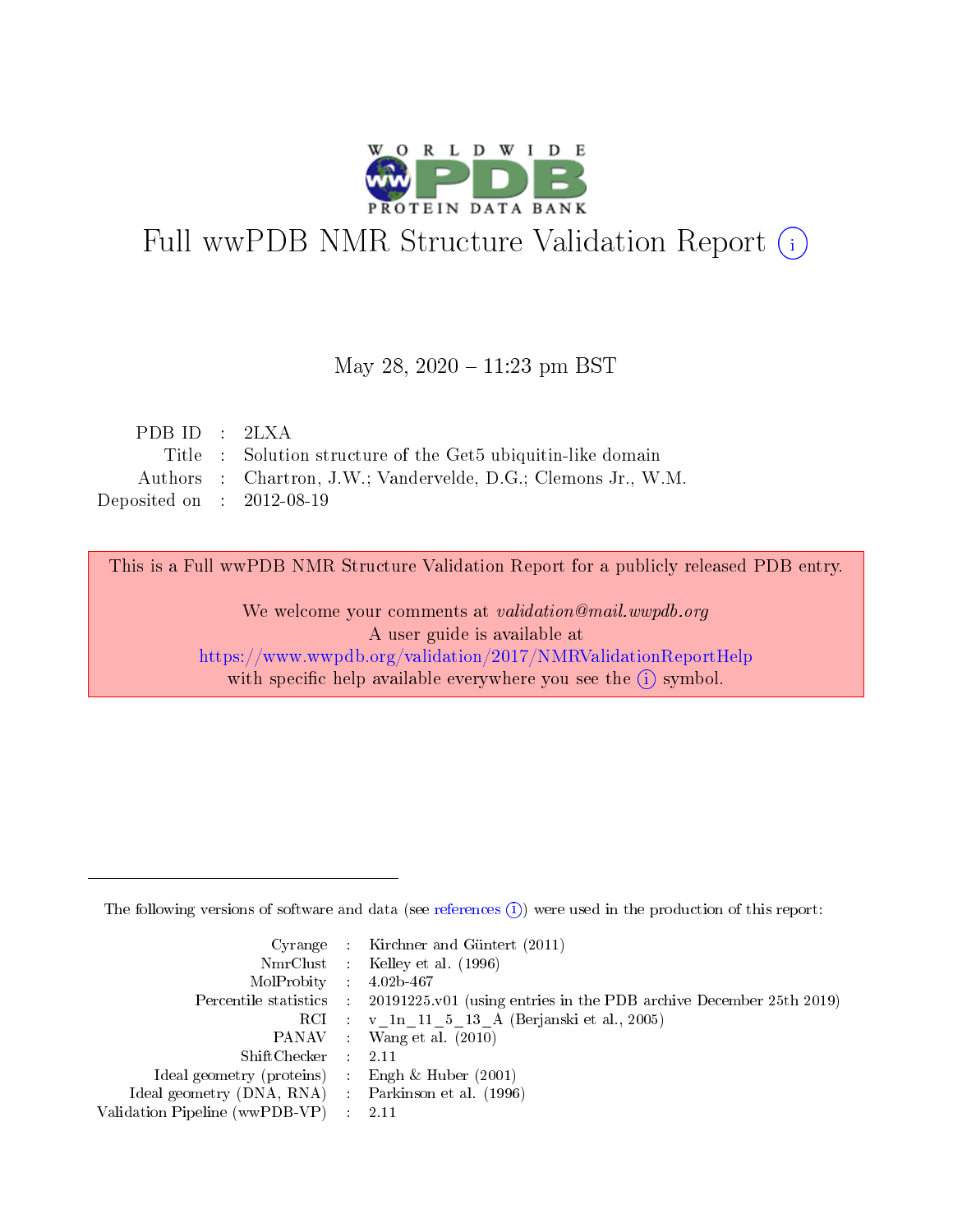# 1 [O](https://www.wwpdb.org/validation/2017/NMRValidationReportHelp#overall_quality)verall quality at a glance (i)

The following experimental techniques were used to determine the structure: SOLUTION NMR

The overall completeness of chemical shifts assignment is 78%.

Percentile scores (ranging between 0-100) for global validation metrics of the entry are shown in the following graphic. The table shows the number of entries on which the scores are based.



The table below summarises the geometric issues observed across the polymeric chains and their fit to the experimental data. The red, orange, yellow and green segments indicate the fraction of residues that contain outliers for  $>=3, 2, 1$  and 0 types of geometric quality criteria. A cyan segment indicates the fraction of residues that are not part of the well-defined cores, and a grey segment represents the fraction of residues that are not modelled. The numeric value for each fraction is indicated below the corresponding segment, with a dot representing fractions  $\epsilon = 5\%$ 

| <b>NIOI</b> | ${\rm Chain}$ | Length        | Quality of chain |     |     |
|-------------|---------------|---------------|------------------|-----|-----|
|             |               |               |                  |     |     |
|             |               | $\cap$ $\Box$ | 74%              | 13% | 14% |

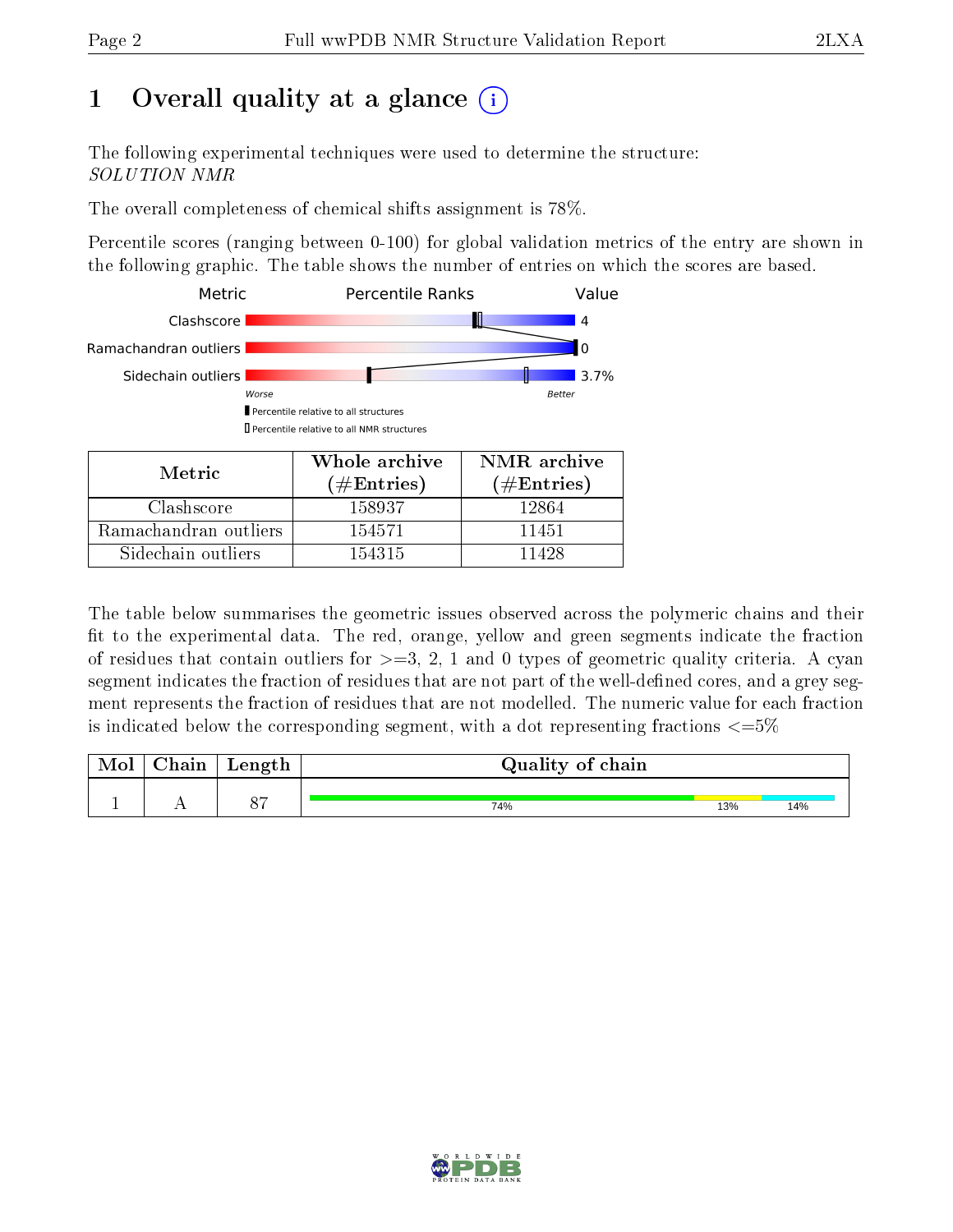# 2 Ensemble composition and analysis  $(i)$

This entry contains 10 models. Model 3 is the overall representative, medoid model (most similar to other models). The authors have identified model 1 as representative, based on the following criterion: lowest energy.

The following residues are included in the computation of the global validation metrics.

| Well-defined (core) protein residues                                                  |                   |            |  |  |  |  |  |  |  |
|---------------------------------------------------------------------------------------|-------------------|------------|--|--|--|--|--|--|--|
| Backbone RMSD (Å)   Medoid model  <br>Well-defined core $\vert$ Residue range (total) |                   |            |  |  |  |  |  |  |  |
|                                                                                       | A:76-A:150 $(75)$ | $\rm 0.22$ |  |  |  |  |  |  |  |

Ill-defined regions of proteins are excluded from the global statistics.

Ligands and non-protein polymers are included in the analysis.

The models can be grouped into 3 clusters and 3 single-model clusters were found.

| Cluster number        | <b>Models</b> |
|-----------------------|---------------|
|                       | 5, 6, 9       |
|                       |               |
|                       | 7.10          |
| Single-model clusters | 1:2:8         |

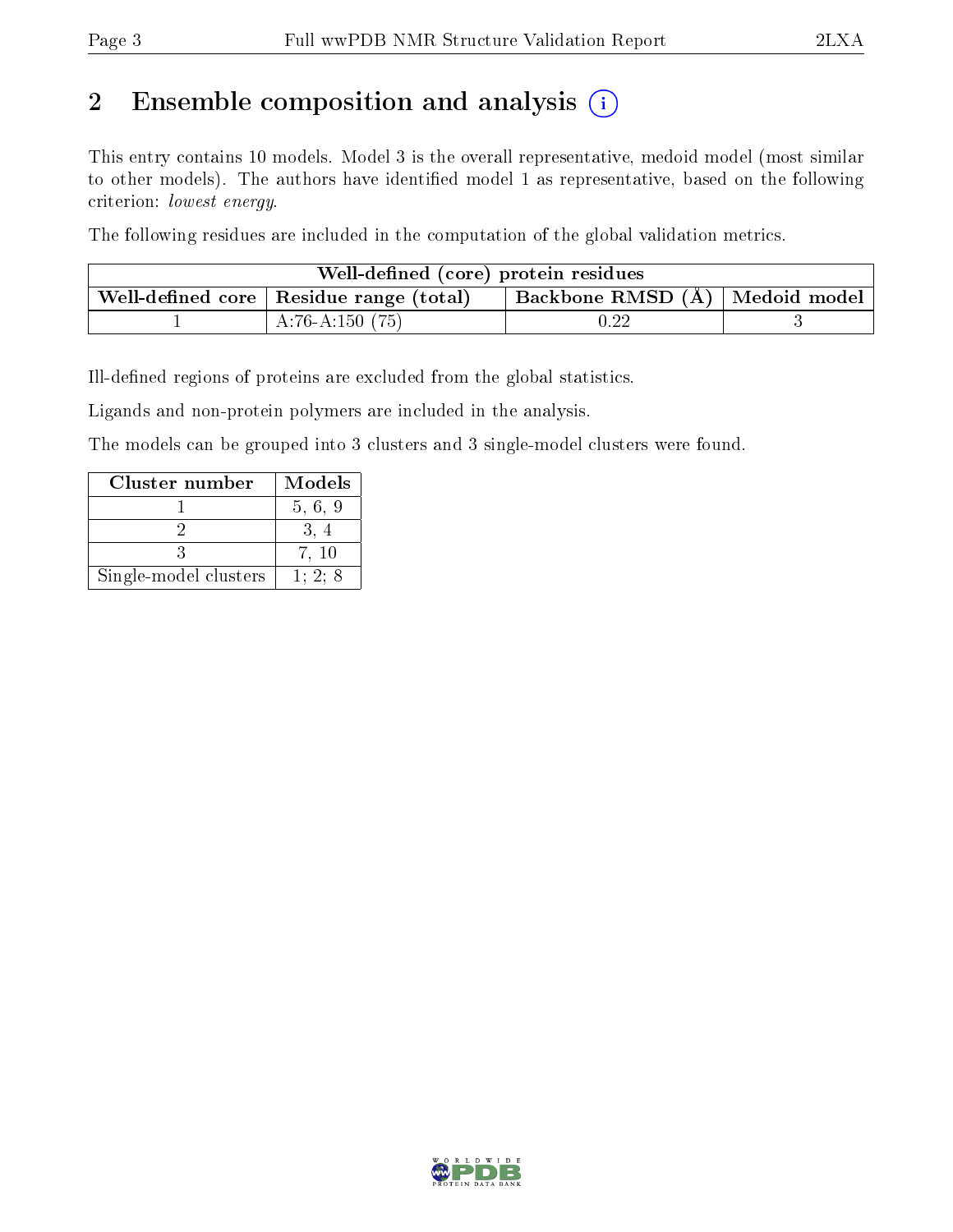# 3 Entry composition (i)

There is only 1 type of molecule in this entry. The entry contains 1445 atoms, of which 741 are hydrogens and 0 are deuteriums.

Molecule 1 is a protein called Ubiquitin-like protein MDY2.

| Mol | Chain   Residues        |       | $\rm{Atoms}$ |     |      |     |  |  |  |  |  |  |
|-----|-------------------------|-------|--------------|-----|------|-----|--|--|--|--|--|--|
|     | $\Omega$ $\overline{z}$ | Total |              |     |      |     |  |  |  |  |  |  |
|     |                         | 1445  | 452          | 741 | 125. | 125 |  |  |  |  |  |  |

There are 9 discrepancies between the modelled and reference sequences:

| Chain | Residue | Modelled   | Actual | Comment               | Reference         |
|-------|---------|------------|--------|-----------------------|-------------------|
|       | 73      | MET        |        | INITIATING METHIONINE | <b>UNP Q12285</b> |
|       | 152     | LEU        |        | <b>EXPRESSION TAG</b> | <b>UNP Q12285</b> |
| А     | 153     | <b>GLU</b> |        | <b>EXPRESSION TAG</b> | <b>UNP Q12285</b> |
| А     | 154     | <b>HIS</b> |        | <b>EXPRESSION TAG</b> | <b>UNP Q12285</b> |
|       | 155     | <b>HIS</b> |        | <b>EXPRESSION TAG</b> | <b>UNP Q12285</b> |
|       | 156     | <b>HIS</b> |        | <b>EXPRESSION TAG</b> | <b>UNP Q12285</b> |
|       | 157     | <b>HIS</b> |        | <b>EXPRESSION TAG</b> | <b>UNP Q12285</b> |
|       | 158     | <b>HIS</b> |        | <b>EXPRESSION TAG</b> | <b>UNP Q12285</b> |
|       | 159     | <b>HIS</b> |        | <b>EXPRESSION TAG</b> | <b>UNP Q12285</b> |

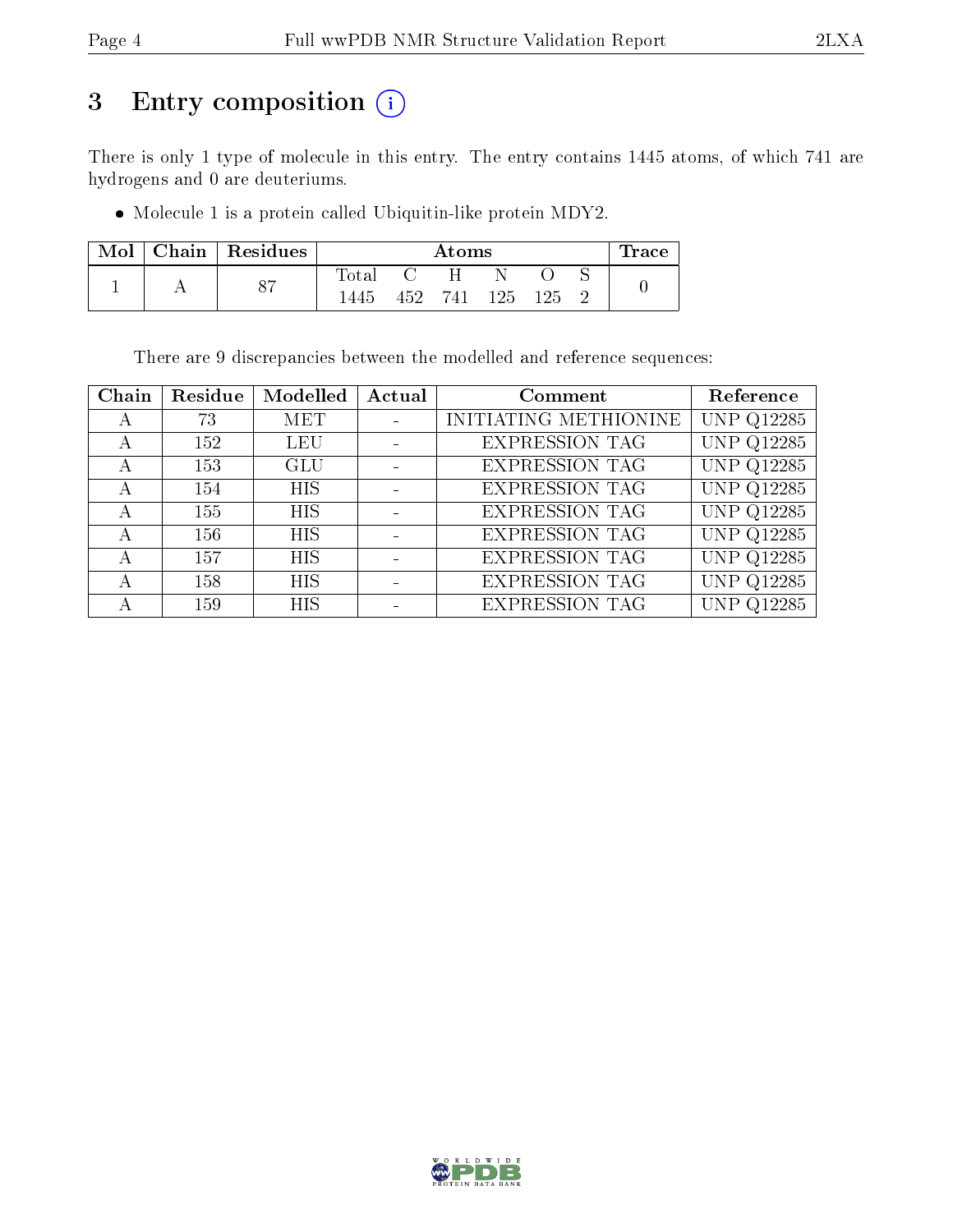# 4 Residue-property plots  $\binom{1}{1}$

## <span id="page-4-0"></span>4.1 Average score per residue in the NMR ensemble

These plots are provided for all protein, RNA and DNA chains in the entry. The first graphic is the same as shown in the summary in section 1 of this report. The second graphic shows the sequence where residues are colour-coded according to the number of geometric quality criteria for which they contain at least one outlier: green  $= 0$ , yellow  $= 1$ , orange  $= 2$  and red  $= 3$  or more. Stretches of 2 or more consecutive residues without any outliers are shown as green connectors. Residues which are classified as ill-defined in the NMR ensemble, are shown in cyan with an underline colour-coded according to the previous scheme. Residues which were present in the experimental sample, but not modelled in the final structure are shown in grey.

• Molecule 1: Ubiquitin-like protein MDY2



## 4.2 Scores per residue for each member of the ensemble

Colouring as in section [4.1](#page-4-0) above.

### 4.2.1 Score per residue for model 1

• Molecule 1: Ubiquitin-like protein MDY2



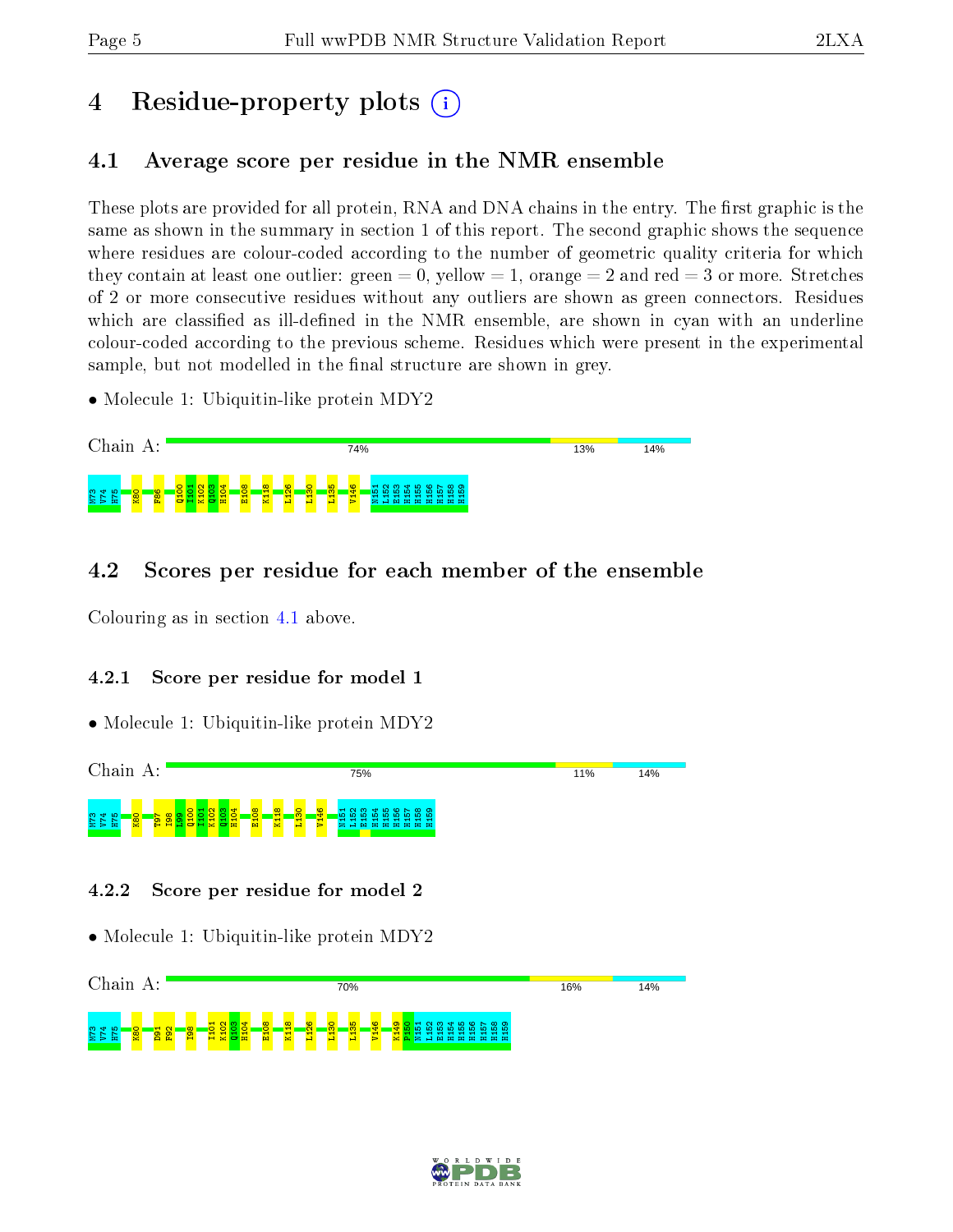#### 4.2.3 Score per residue for model 3 (medoid)

• Molecule 1: Ubiquitin-like protein MDY2



#### 4.2.4 Score per residue for model 4

• Molecule 1: Ubiquitin-like protein MDY2



### 4.2.5 Score per residue for model 5

• Molecule 1: Ubiquitin-like protein MDY2



### 4.2.6 Score per residue for model 6

• Molecule 1: Ubiquitin-like protein MDY2



### 4.2.7 Score per residue for model 7

• Molecule 1: Ubiquitin-like protein MDY2



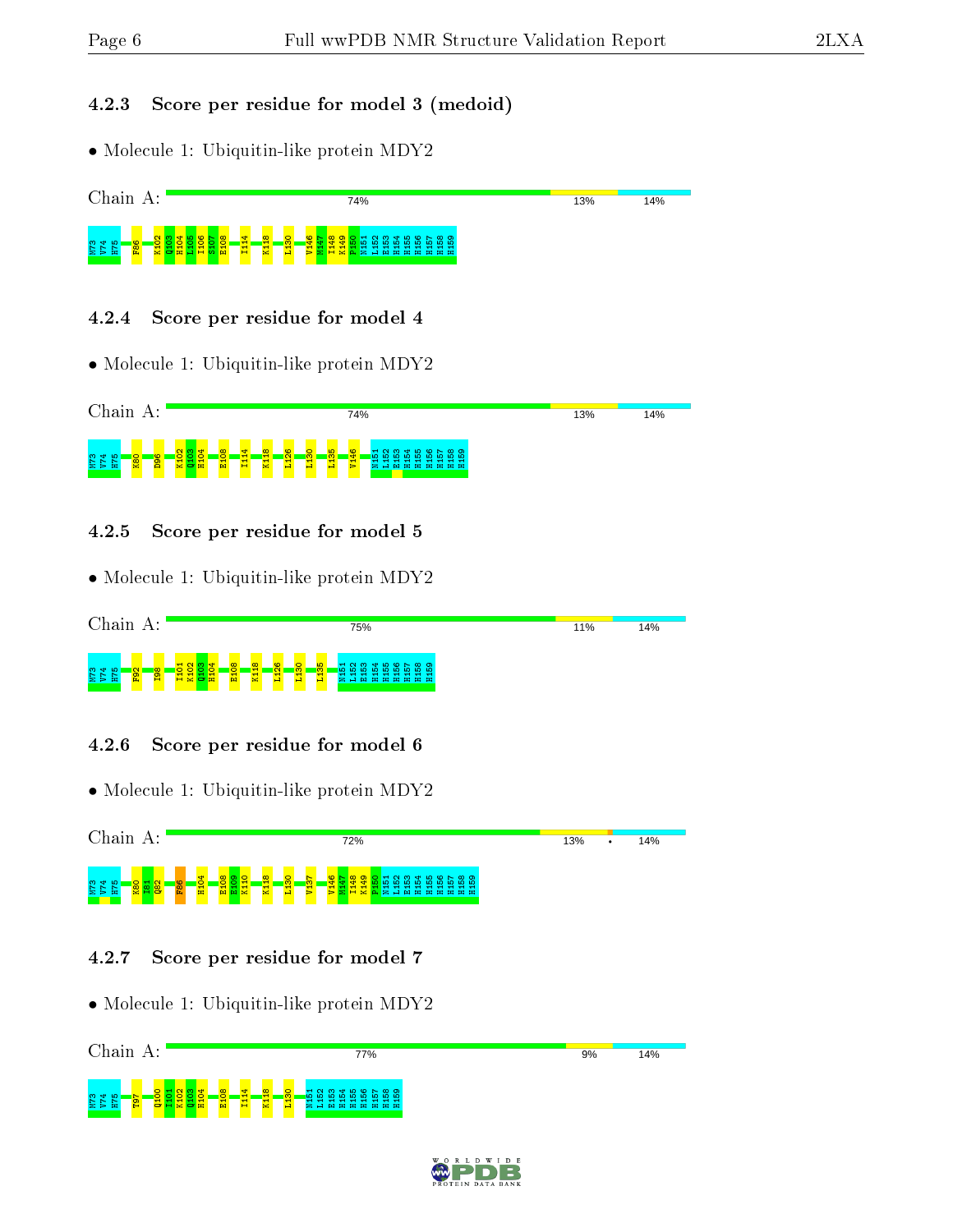### 4.2.8 Score per residue for model 8

• Molecule 1: Ubiquitin-like protein MDY2



### 4.2.9 Score per residue for model 9

• Molecule 1: Ubiquitin-like protein MDY2



### 4.2.10 Score per residue for model 10

• Molecule 1: Ubiquitin-like protein MDY2

| Chain<br>А:                     |                          |                          |                   |                          |                     |                              |                              |                      | 72%                                      |        |                  |                                                              |   |                 |  | 13% | ٠ | 14% |  |
|---------------------------------|--------------------------|--------------------------|-------------------|--------------------------|---------------------|------------------------------|------------------------------|----------------------|------------------------------------------|--------|------------------|--------------------------------------------------------------|---|-----------------|--|-----|---|-----|--|
| <b>SZE</b><br>PZA<br><b>K80</b> | a <mark>gg</mark><br>F86 | o<br>ia.<br>$\mathbf{C}$ | 4<br>$\circ$<br>面 | $\infty$<br>$\circ$<br>풉 | $\infty$<br>Ħ,<br>불 | G<br>$\overline{\mathbf{N}}$ | $\circ$<br>$\mathbf{m}$<br>븝 | $\frac{16}{56}$<br>둅 | $rac{1}{95}$<br><mark>等</mark><br>⊣<br>− | $\sim$ | ന<br>-10.<br>-14 | ਚਾ<br>הו<br>-10.<br>חו<br>$\overline{\phantom{a}}$<br>富富富富富富 | ം | മത<br>- 10<br>− |  |     |   |     |  |

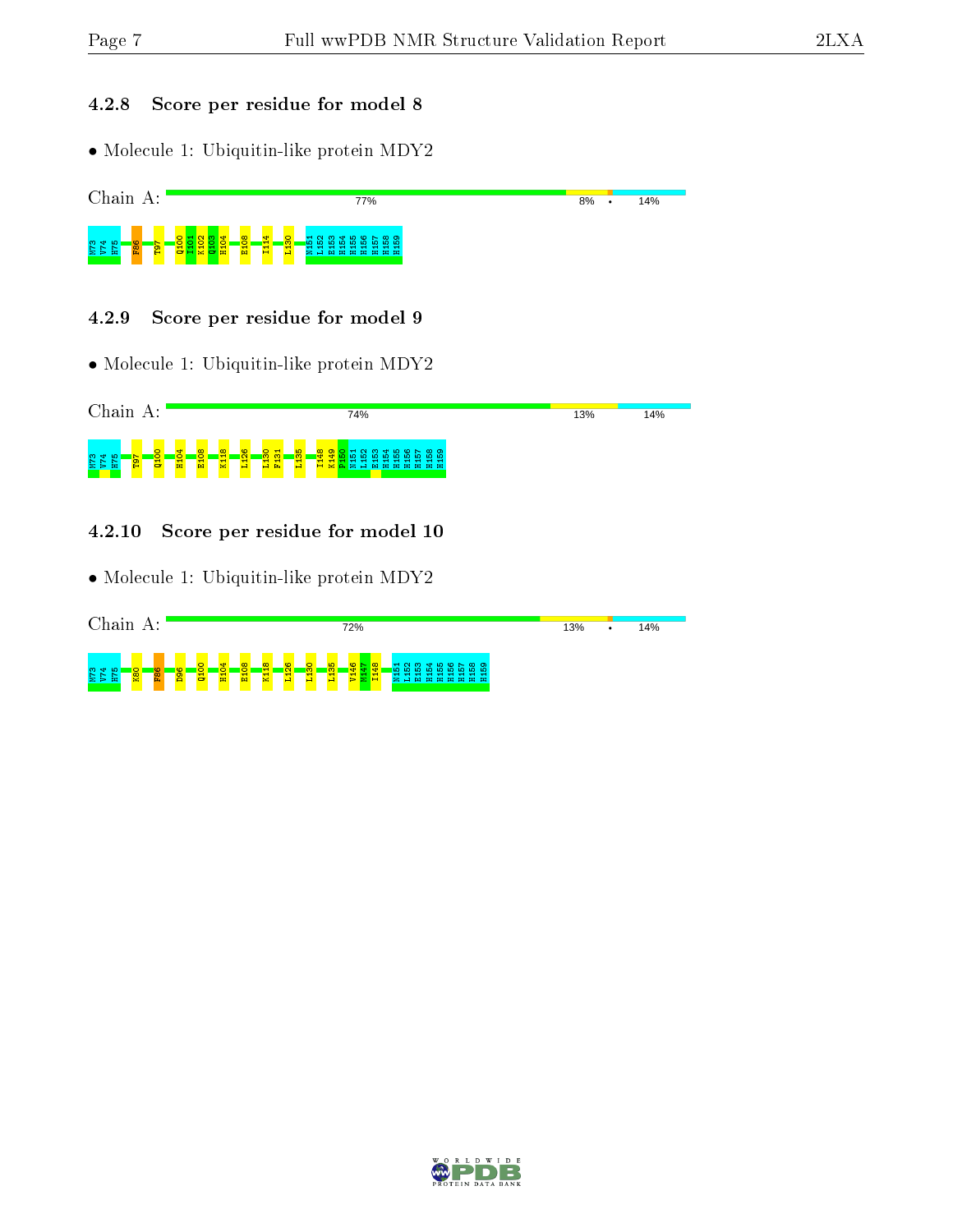## 5 Refinement protocol and experimental data overview  $\binom{1}{k}$

The models were refined using the following method: *simulated annealing*.

Of the 100 calculated structures, 10 were deposited, based on the following criterion: structures with the lowest energy.

The following table shows the software used for structure solution, optimisation and refinement.

| Software name $\vert$ Classification |                      | Version |
|--------------------------------------|----------------------|---------|
| A R I A                              | structure solution 1 | 23      |
| A R I A                              | refinement           | 23      |

The following table shows chemical shift validation statistics as aggregates over all chemical shift files. Detailed validation can be found in section [7](#page-11-0) of this report.

| Chemical shift file(s)                       | input cs.cif |
|----------------------------------------------|--------------|
| Number of chemical shift lists               |              |
| Total number of shifts                       | 898          |
| Number of shifts mapped to atoms             | 898          |
| Number of unparsed shifts                    |              |
| Number of shifts with mapping errors         |              |
| Number of shifts with mapping warnings       |              |
| Assignment completeness (well-defined parts) |              |

No validations of the models with respect to experimental NMR restraints is performed at this time.

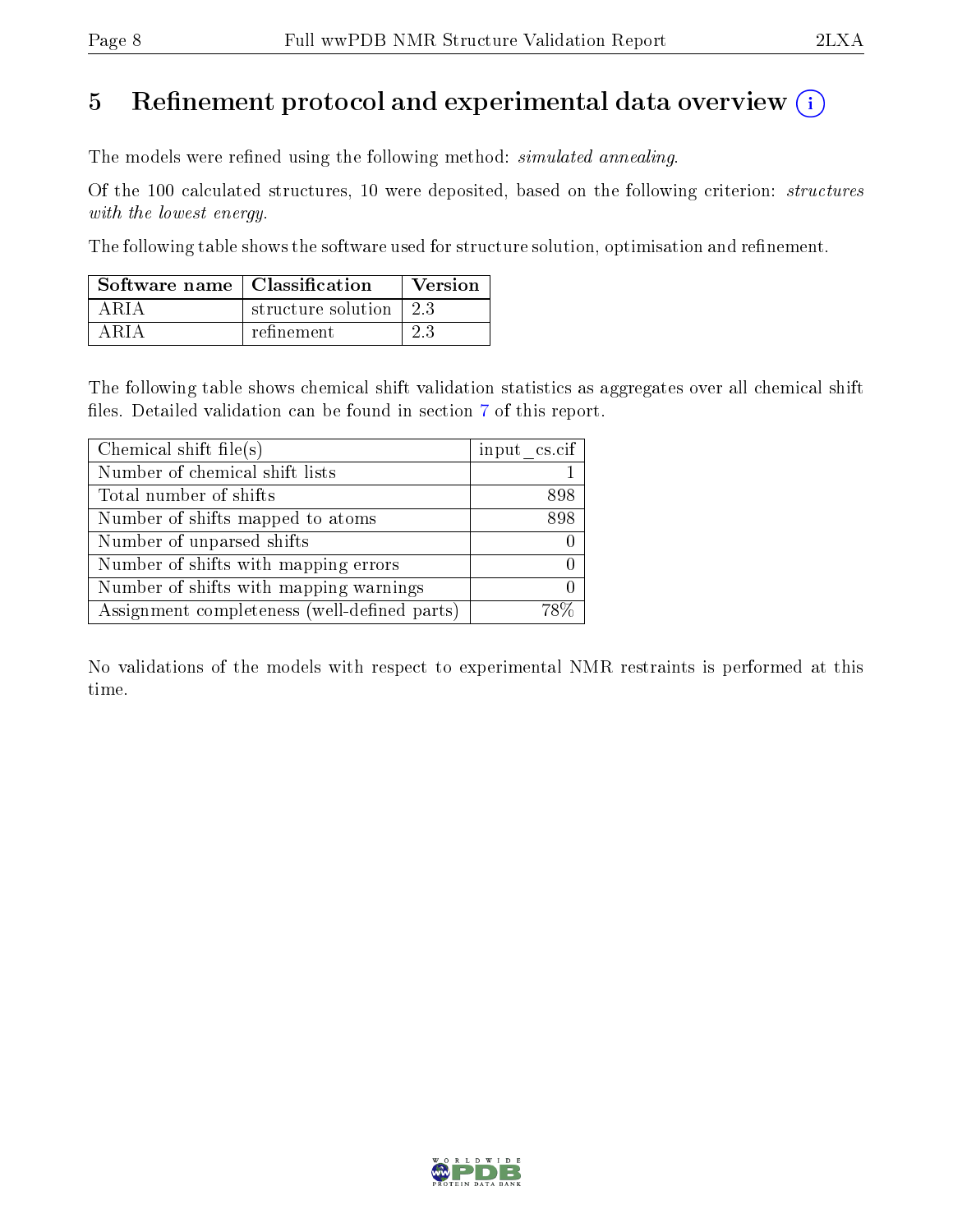# 6 Model quality  $(i)$

## 6.1 Standard geometry  $(i)$

There are no covalent bond-length or bond-angle outliers.

There are no bond-length outliers.

There are no bond-angle outliers.

There are no chirality outliers.

There are no planarity outliers.

## 6.2 Too-close contacts  $(i)$

In the following table, the Non-H and H(model) columns list the number of non-hydrogen atoms and hydrogen atoms in each chain respectively. The H(added) column lists the number of hydrogen atoms added and optimized by MolProbity. The Clashes column lists the number of clashes averaged over the ensemble.

|    |      | Mol   Chain   Non-H   H(model)   H(added)   Clashes |      |  |
|----|------|-----------------------------------------------------|------|--|
|    | 593  | 642                                                 | 638  |  |
| AH | 5930 | 6420                                                | 6380 |  |

The all-atom clashscore is defined as the number of clashes found per 1000 atoms (including hydrogen atoms). The all-atom clashscore for this structure is 4.

| $Atom-1$              | Atom-2                          | $Clash(\AA)$ | Distance(A) | Models         |                |  |  |
|-----------------------|---------------------------------|--------------|-------------|----------------|----------------|--|--|
|                       |                                 |              |             | Worst          | Total          |  |  |
| 1: A: 104: HIS: O     | 1: A: 108: GLU: HG2             | 0.58         | 1.98        | $\overline{2}$ | $10\,$         |  |  |
| 1:A:102:LYS:HD3       | 1:A:114:ILE:O                   | 0.53         | 2.04        | 8              | 3              |  |  |
| 1: A:92: PHE:CE1      | 1: A:101: ILE:HG12              | 0.52         | 2.40        | $\overline{2}$ | $\mathbf{1}$   |  |  |
| 1: A: 126: LEU: HD22  | 1: A: 135: LEU: HD22            | 0.51         | 1.81        | $\overline{5}$ | $\overline{5}$ |  |  |
| 1: A:80: LYS: HA      | 1: A:146: VAL:O                 | 0.51         | 2.05        | 4              | $\overline{5}$ |  |  |
| 1: A:97:THR:OG1       | 1: A:100: GLN: HG2              | 0.49         | 2.06        | 1              | 4              |  |  |
| 1: A:98: ILE: O       | $1: A:102: LYS: \overline{HG2}$ | 0.47         | 2.09        | $\overline{2}$ | $\overline{2}$ |  |  |
| 1:A:148:ILE:O         | 1:A:149:LYS:HD2                 | 0.46         | 2.10        | 3              | 3              |  |  |
| $1: A:86:$ PHE: $CE2$ | $1:A:110:LYS:\overline{HD2}$    | 0.46         | 2.46        | 6              | $\mathbf{1}$   |  |  |
| 1: A:92:PHE:CE2       | 1: A:101: ILE: HG12             | 0.45         | 2.45        | $\overline{5}$ | $\mathbf{1}$   |  |  |
| 1:A:82:GLN:HB3        | 1: A: 149: LYS: CD              | 0.43         | 2.42        | 6              | $\mathbf{1}$   |  |  |
| 1:A:146:VAL:HG22      | 1: A:148: ILE: HG13             | 0.43         | 1.91        | 10             | 3              |  |  |
| 1: A:86:PHE:CD1       | 1: A:86:PHE: C                  | 0.42         | 2.92        | 8              | $\mathbf{1}$   |  |  |
| 1: A: 106: ILE: HD11  | 1: A:114: ILE:N                 | 0.42         | 2.30        | 3              | $\mathbf{1}$   |  |  |

All unique clashes are listed below, sorted by their clash magnitude.

Continued on next page...

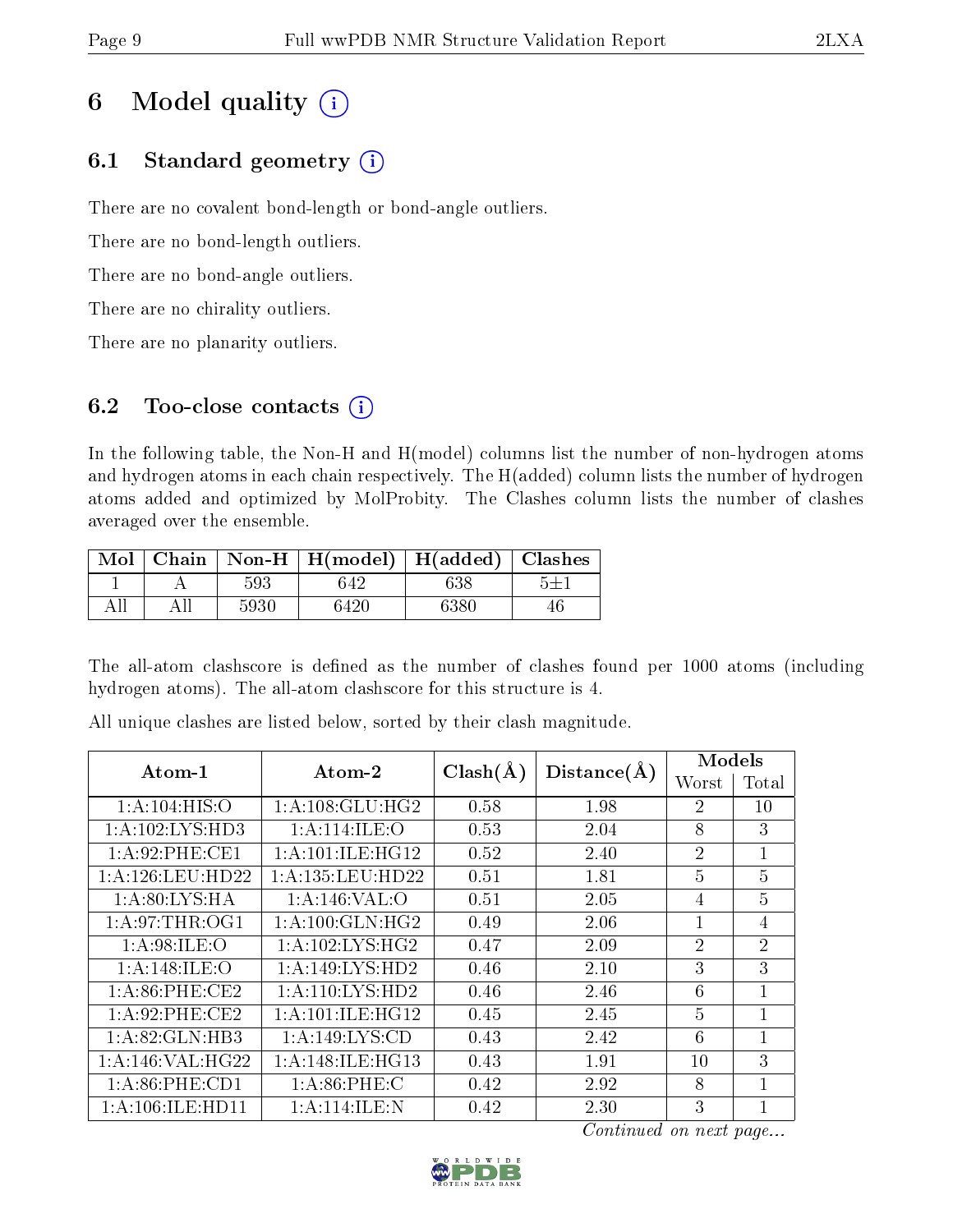|                     | Atom-2             | $Clash(\AA)$ |      | Models |       |
|---------------------|--------------------|--------------|------|--------|-------|
| Atom-1              |                    | Distance(A)  |      | Worst  | Total |
| 1: A:131: PHE:O     | 1: A: 135: LEU: HG | 0.41         | 2.15 |        |       |
| 1: A:98: ILE: O     | 1:A:102:LYS:HD3    | 0.41         | 2.16 |        |       |
| 1: A: 102: LYS: HE3 | 1: A:114: ILE: O   | 0.41         | 2.15 |        |       |
| 1: A:86:PHE:C       | 1: A:86:PHE:CD1    | 0.40         | 2.95 | 10     |       |
| 1: A:96: ASP:OD1    | 1: A:100: GLN: HG3 | 0.40         | 2.16 | 10     |       |

Continued from previous page...

## 6.3 Torsion angles  $(i)$

#### 6.3.1 Protein backbone  $(i)$

In the following table, the Percentiles column shows the percent Ramachandran outliers of the chain as a percentile score with respect to all PDB entries followed by that with respect to all NMR entries. The Analysed column shows the number of residues for which the backbone conformation was analysed and the total number of residues.

| Mol | Chain | Analysed      | Favoured                  | Allowed          | Outliers                | Percentiles                                 |           |
|-----|-------|---------------|---------------------------|------------------|-------------------------|---------------------------------------------|-----------|
|     |       | 75/87 (86%)   | 69 $\pm$ 1 (92 $\pm$ 2\%) | $6\pm1(8\pm2\%)$ | $0 \pm 0$ $(0 \pm 0\%)$ | $\parallel$ 100 $\parallel$ 100 $\parallel$ |           |
| All |       | 750/870 (86%) | 691 $(92\%)$              | 59 $(8\%)$       | $0\,\,(0\%)$            |                                             | $100$ 100 |

There are no Ramachandran outliers.

#### 6.3.2 Protein sidechains (i)

In the following table, the Percentiles column shows the percent sidechain outliers of the chain as a percentile score with respect to all PDB entries followed by that with respect to all NMR entries. The Analysed column shows the number of residues for which the sidechain conformation was analysed and the total number of residues.

| Mol | Chain | Analysed         | Rotameric                                           | Outliers  | Percentiles                    |
|-----|-------|------------------|-----------------------------------------------------|-----------|--------------------------------|
|     |       | $71/83$ $(86\%)$ | 68 $\pm$ 1 (96 $\pm$ 1\%)   3 $\pm$ 1 (4 $\pm$ 1\%) |           | $\sqrt{85}$<br>37 <sup>1</sup> |
| All |       | $710/830(86\%)$  | 684 (96%)                                           | $26(4\%)$ | 85 <sup>1</sup><br>37          |

All 6 unique residues with a non-rotameric sidechain are listed below. They are sorted by the frequency of occurrence in the ensemble.

|  |     |     | Mol   Chain   Res   Type   Models (Total) |
|--|-----|-----|-------------------------------------------|
|  | 130 | LEU |                                           |
|  | 118 |     |                                           |
|  |     | ノ目上 |                                           |

Continued on next page.

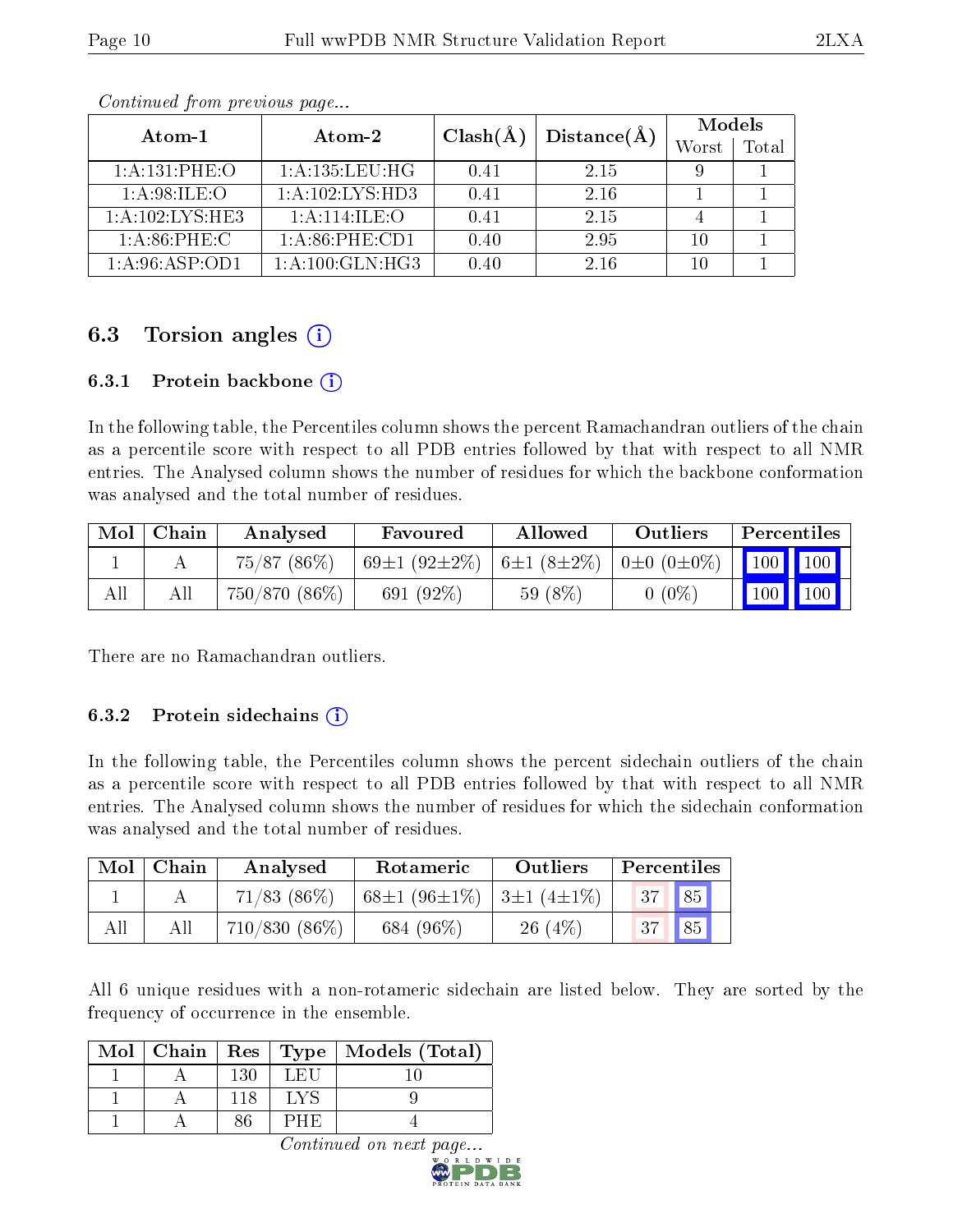Continued from previous page...

|  |     |             | Mol   Chain   Res   Type   Models (Total) |
|--|-----|-------------|-------------------------------------------|
|  | 96  | $\Delta$ SP |                                           |
|  | 149 | LYS         |                                           |
|  |     | . SP.       |                                           |

### 6.3.3 RNA [O](https://www.wwpdb.org/validation/2017/NMRValidationReportHelp#rna)i

There are no RNA molecules in this entry.

### 6.4 Non-standard residues in protein, DNA, RNA chains (i)

There are no non-standard protein/DNA/RNA residues in this entry.

### 6.5 Carbohydrates (i)

There are no carbohydrates in this entry.

### 6.6 Ligand geometry (i)

There are no ligands in this entry.

### 6.7 [O](https://www.wwpdb.org/validation/2017/NMRValidationReportHelp#nonstandard_residues_and_ligands)ther polymers (i)

There are no such molecules in this entry.

### 6.8 Polymer linkage issues  $(i)$

There are no chain breaks in this entry.

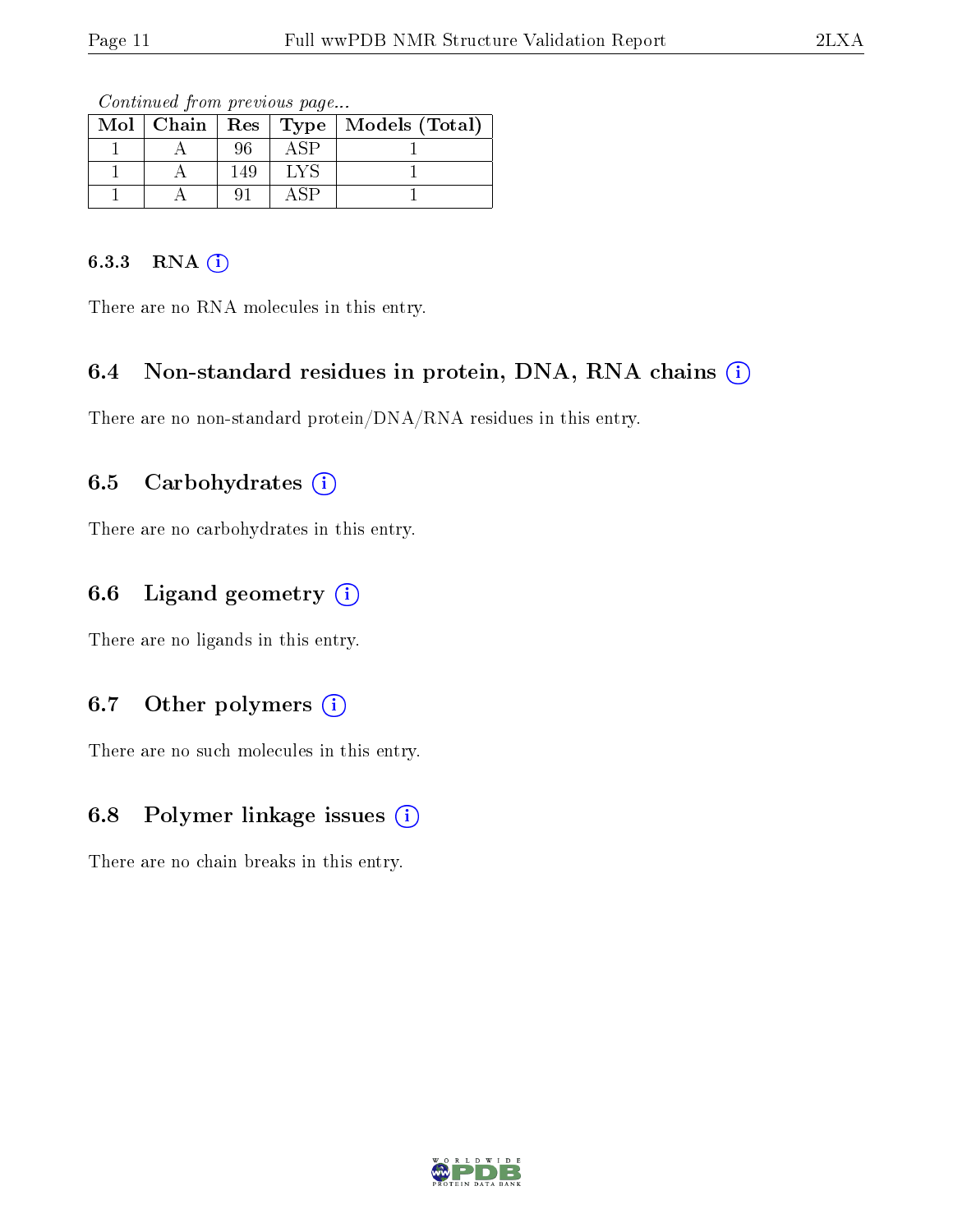## <span id="page-11-0"></span>7 Chemical shift validation  $\left( \begin{array}{c} \overline{1} \end{array} \right)$

The completeness of assignment taking into account all chemical shift lists is 78% for the welldefined parts and  $69\%$  for the entire structure.

## 7.1 Chemical shift list 1

File name: input\_cs.cif

Chemical shift list name: *assigned\_chem\_shift\_list\_1* 

### 7.1.1 Bookkeeping (i)

The following table shows the results of parsing the chemical shift list and reports the number of nuclei with statistically unusual chemical shifts.

| Total number of shifts                  | 898 |
|-----------------------------------------|-----|
| Number of shifts mapped to atoms        | 898 |
| Number of unparsed shifts               |     |
| Number of shifts with mapping errors    |     |
| Number of shifts with mapping warnings  |     |
| Number of shift outliers (ShiftChecker) |     |

### 7.1.2 Chemical shift referencing  $(i)$

The following table shows the suggested chemical shift referencing corrections.

| <b>Nucleus</b>                        |     | # values   Correction $\pm$ precision, ppm | Suggested action         |
|---------------------------------------|-----|--------------------------------------------|--------------------------|
| $^{13}\overline{\mathrm{C}_{\alpha}}$ | 80  | $-0.29 \pm 0.11$                           | None needed $(0.5 ppm)$  |
| ${}^{13}C_{\beta}$                    | 78  | $0.14 \pm 0.19$                            | None needed $(0.5 ppm)$  |
| $13\text{C}$                          |     |                                            | None (insufficient data) |
| $15\,\mathrm{N}$                      | 79. | $0.04 \pm 0.52$                            | None needed $(0.5 ppm)$  |

### 7.1.3 Completeness of resonance assignments  $(i)$

The following table shows the completeness of the chemical shift assignments for the well-defined regions of the structure. The overall completeness is 78%, i.e. 744 atoms were assigned a chemical shift out of a possible 957. 0 out of 14 assigned methyl groups (LEU and VAL) were assigned stereospecifically.

| Total | $^1$ H                                                                 | $13\Omega$ | 15 <sub>N</sub> |
|-------|------------------------------------------------------------------------|------------|-----------------|
|       | Backbone   283/367 (77%)   140/146 (96%)   75/150 (50%)                |            | $ 68/71(96\%)$  |
|       | Sidechain   449/531 (85%)   265/311 (85%)   179/205 (87%)   5/15 (33%) |            |                 |

Continued on next page...